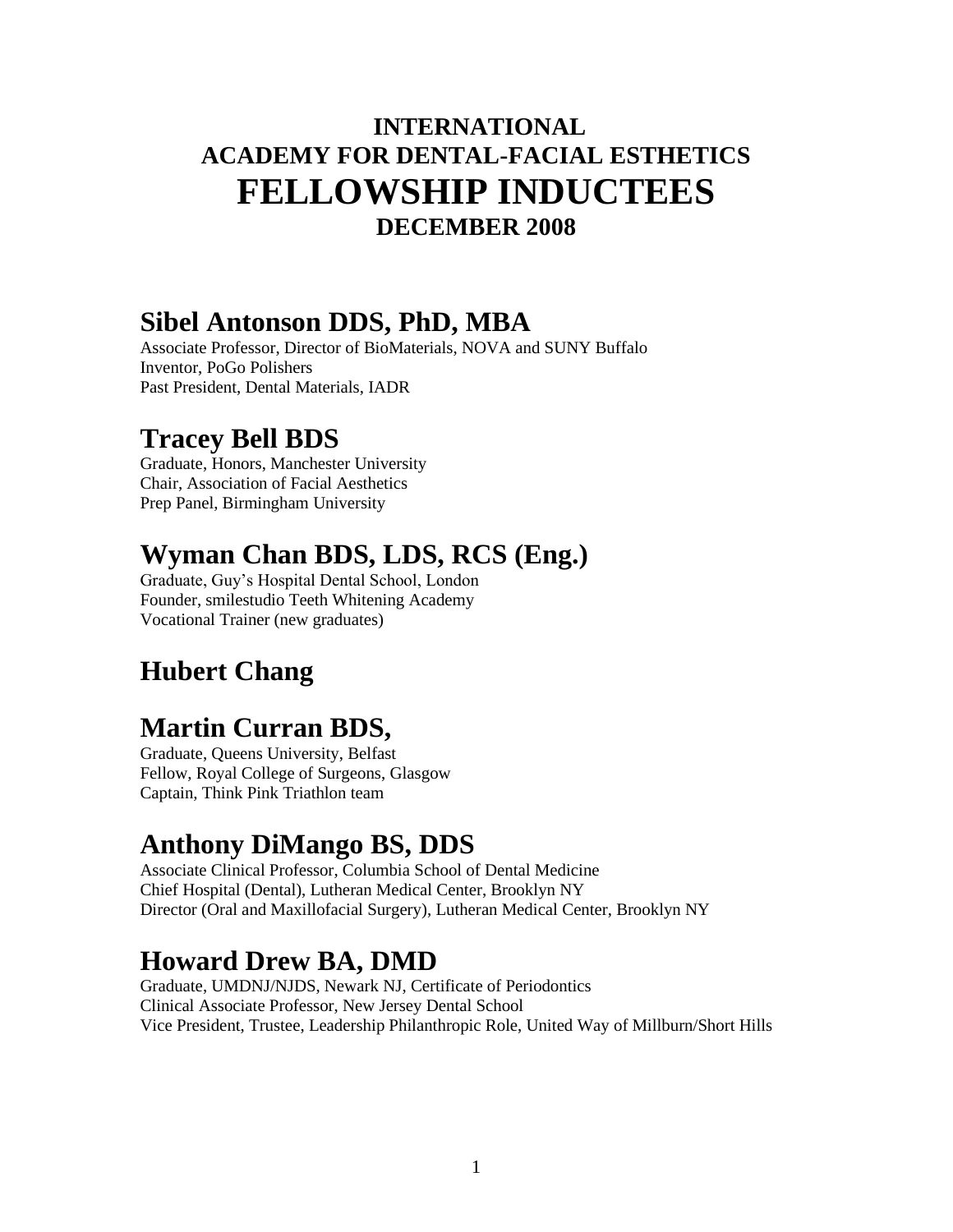#### **Alain Dumais**

Vice President Sales, SS White Burs New Product Development with multiple companies (Coltene Whaledent, Dentsply International, Cynovad)

## **Debra Engelhardt – Nash BFA, AA**

Co-founder, Instructor, Nash Institute for Dental Learning Contributing Editor, Contemporary Esthetics/Restorative Practice Leader in Dentistry, Top Speaker, Dentistry Today

#### **Lorna Flamer – Caldera BS, DDS**

Graduate, Baltimore College of Dental Surgery Fellow, Academy of General Dentistry Fellow, American College of Dentists

# **Kiren Gehani DDS**

Graduate, New York University Chair, Department of Continuing Education, Indian Dental Association Member, Council on New Dentists, New York State Dental Association

### **Mildred Goldstein BS, MBA**

Chair, Exhibits Committee, American Dental Trade Association President, Harry J. Bosworth Company Vice President, Academy of Dentistry International

## **Edward Gottesman BS, DDS**

Graduate, SUNY Stony Brook School of Dental Medicine, Certificate in Periodontics Clinical Assistant Professor, SUNY Stony Brook School of Dental Medicine Founder, President, The New York Dental Project

## **Ralph Green BA, DDS**

President Elect, Dental Manufactures of America President, LED Medical Diagnostics Trustee, Forsythe Institute

# **Robert Harris BA, DMD**

Fellow, Academy of General Dentistry Editorial Panel, dental Economics Team Dentist, New York Cosmos Soccer Team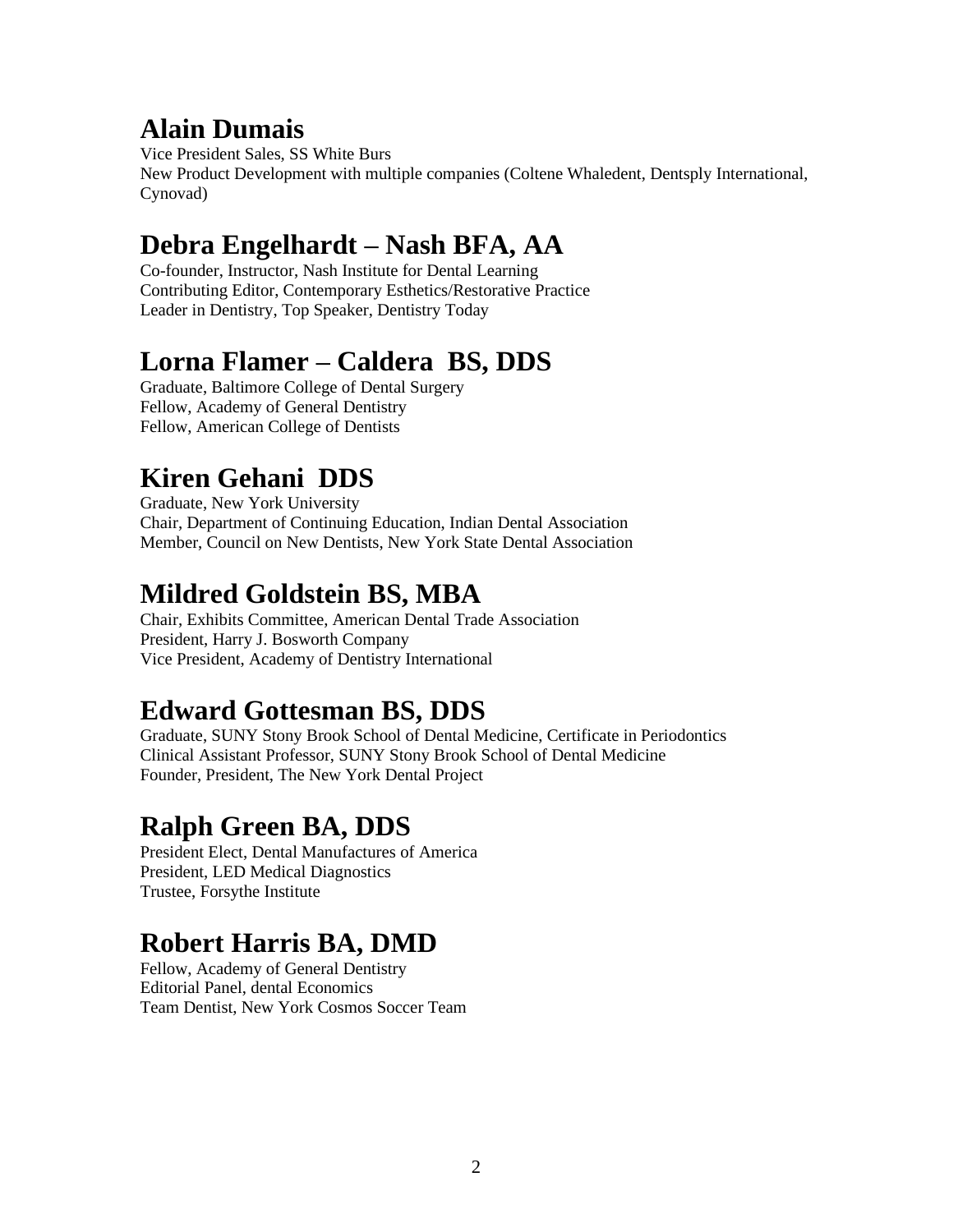## **Alecsandru Ionescu DDS**

Medical Director, Clinic Coordinator, Aesthetics One Dental Center Events Director, Romanian Society for Esthetic Dentistry Co-founder, Quintessence International - Romania

## **Iain Donald Chaloner Manson MScD BDS**

Fellow, International College of Dentists Secretary of the Practitioners Section, British Society of Periodontology Member, British Academy of Aesthetic Dentistry

### **Joseph Massad BS, DDS, FICD, FAPS, FPFA, FACD**

Associate Clinical Professor – Prosthodontics, University of Texas San Antonio, Tufts University Associate Professor – Forensic Dentistry, Oklahoma State Univ. College of Osteopathic Medicine Fellow, International College of Dentists, American Prosthodontic Society, Pierre Fauchard Academy, American College of Dentists

## **Colin McCubbin BDS**

Retained Lecturer, University of Wales College of Medicine Secretary, South Wales Division Faculty of GDP's Chairman, Cardiff Restorative Study Group

### **Simon McDonald BDS, MSc**

Principal Dental Officer, Manager, Waikato School Dental Service Lecturer – Dental Public Health, University College London Founder, TrioDent

## **Steven Merrick BS**

Graduate, Rider University, Business Commerce (Finance) Committee Chairman, Dental Trade Alliance Vice President Global Marketing, Pain Control, Septodont

# **Carl Misch BS, DDS, MDS, PhD**

Clinical Professor and Director of Oral Implantology, Temple University School of Dentistry Clinical Professor, University of Michigan School of Dentistry Adjunct Professor, University of Alabama at Birmingham School of Engineering (Dept. Biomechanics) Clinical Professor, Detroit Mercy School of Dentistry Board of Directors, International Congress of Implantologists Founder, Misch International Implant Institute

#### **Bhagwati Mistry BSc, BDS, MDS**

Immediate Past President, Ninth District Dental Association, New York Assistant Clinical Professor, Yeshiva University, Albert Einstein College of Medicine, Bronx NY Editor, Clinical Manual of Emergency Pediatrics (chapter editor "Dental Emergencies"